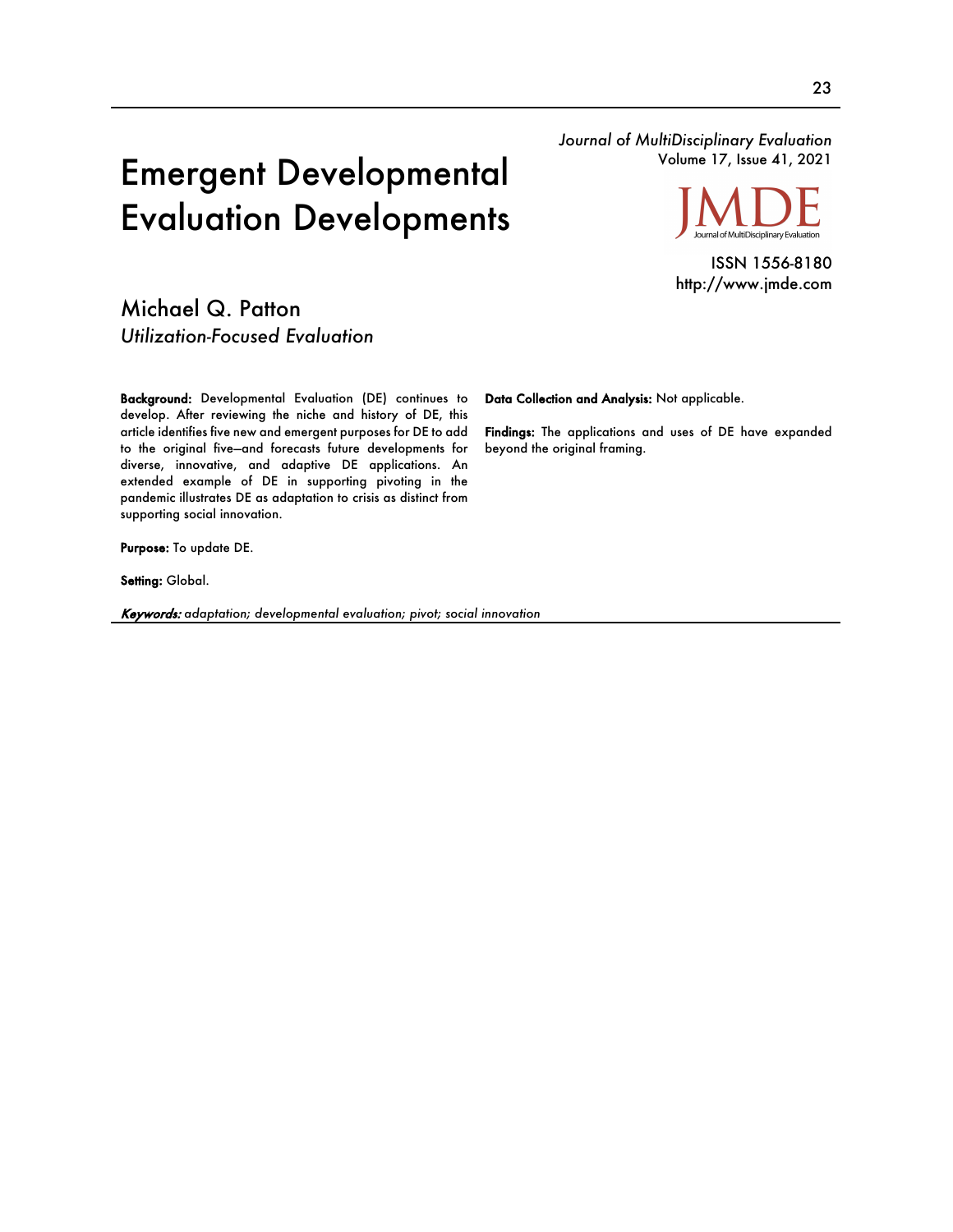## Introduction

Developmental Evaluation (DE) continues to develop. This article identifies five emergent purposes for DE to add to the original five and forecasts future developments. Before delineating those emergent purposes and possibilities, I'll review the niche and history of DE.

### *The Niche of Developmental Evaluation*

DE provides *evaluative* information and feedback to social innovators, and their funders and supporters, to inform adaptive *development* of change initiatives in complex dynamic environments. DE brings to innovation and adaptation the processes of asking evaluative questions, applying evaluation logic, and gathering and reporting evaluative data to inform and support the development of innovative projects, programs, initiatives, products, organizations, and/or systems change efforts with timely feedback.

The DE niche focuses on evaluating innovations in complex dynamic environments because that is the arena in which *social innovators* are working. Innovation as used here is a broad framing that includes creating new approaches to intractable problems, adapting programs to changing conditions, applying effective principles to new contexts (scaling innovation), catalyzing systems change, and improvising rapid responses in crisis conditions. Social innovation unfolds in social systems that are inherently dynamic and complex, and often turbulent. The implication for social innovators is that they typically find themselves having to adapt their interventions in the face of complexity. Funders of social innovation also need to be flexible and adaptive in alignment with the dynamic and uncertain nature of social innovation in complex systems.

Developmental evaluators track, document, and help interpret the nature and implications of innovations and adaptations as they unfold, both the processes and outcomes of innovation, and help extract lessons and insights to inform the ongoing adaptive innovation process. At the same time, this provides accountability for funders and supporters of social innovations and helps

them understand and refine their contributions to solutions as they evolve. Social innovators often find themselves dealing with problems, trying out strategies, and striving to achieve goals that emerge from their engagement in the change process, but which they could not have identified before that engagement, and that continue to evolve as a result of what they learn. The developmental evaluator helps identify and make sense of these emergent problems, strategies, and goals as the social innovation *develops.* The emergent/creative/adaptive interventions generated by social innovators for complex problems are significant enough to constitute *developments* not just improvements, thus the niche for *developmental* evaluation.

Traditional evaluation approaches advocate clear, specific, and measurable outcomes that are to be achieved through processes detailed in a linear logic model. Such traditional evaluation demand for upfront, preordained specificity doesn't work under conditions of high innovation, exploration, uncertainty, turbulence, and emergence. Indeed, premature specificity can do harm and generate resistance from social innovators, as, indeed, it has, by constraining exploration, limiting adaptation, reducing experimental options, and forcing premature adoption of a rigid model, not because such a model is appropriate, but because evaluators, funders, or other stakeholders demand it in order to comply with what they understand to be good evaluation. DE emerged as a response to criticism of traditional evaluation by social innovators and their expressed need for an alternative way to engage in evaluation of their work.

DE involves evaluative thinking throughout. Judgments of merit, worth, significance, meaningfulness, innovativeness, and effectiveness (or such other criteria as are negotiated) inform ongoing adaptive innovation. Such evaluative judgments don't just come at the end of some fixed period (e.g., a 3-year grant); rather, they are ongoing and timely. Nor are evaluation conclusions reached and rendered by the evaluator independently. DE is a collaborative, interactive process. Being utilization-focused, and because DE unfolds in complex dynamic systems where the particular meaning and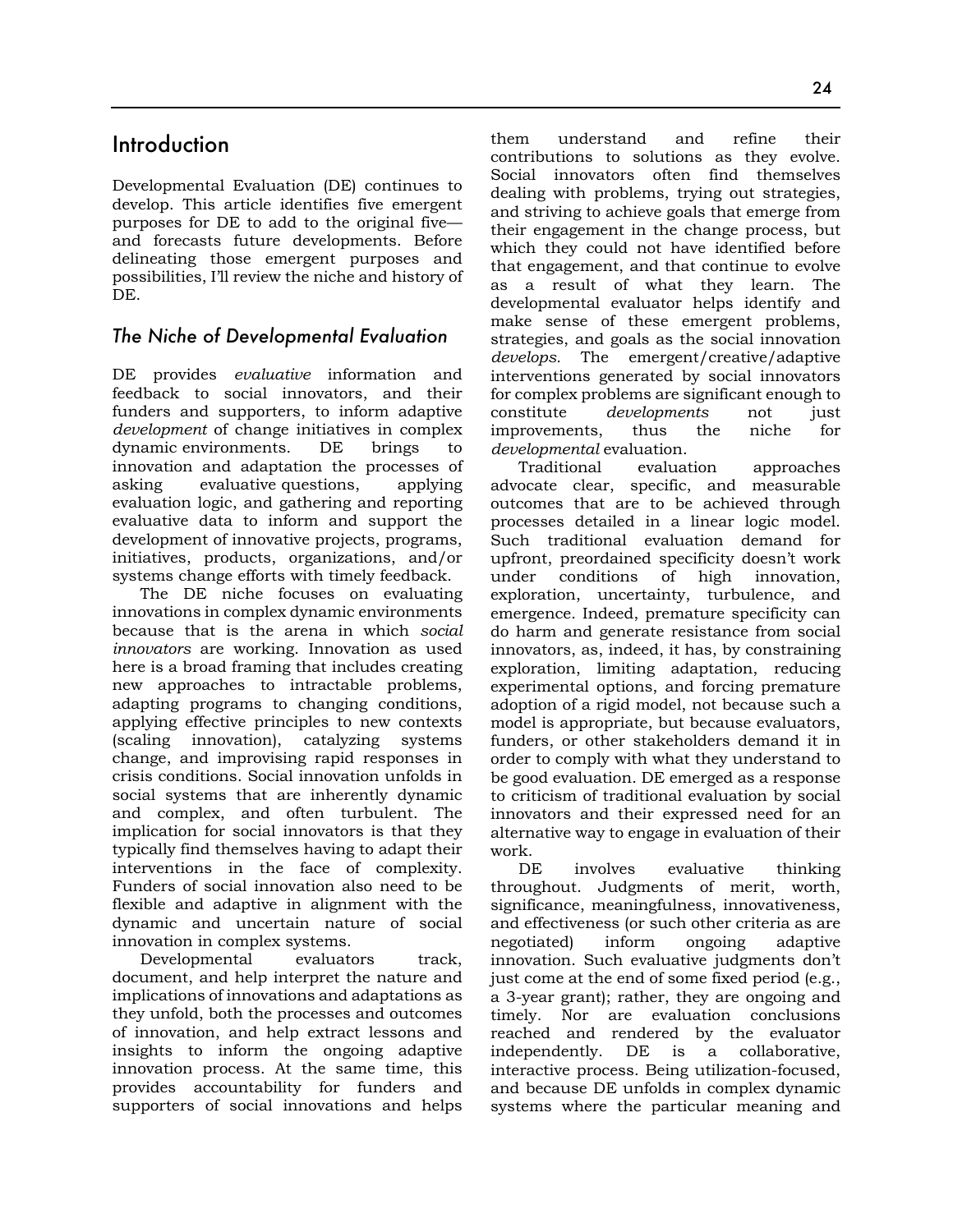significance of information may be difficult to pre-determine, making sense together of emergent findings involves the developmental evaluators interpreting patterns in the data *collaboratively* with social innovators, their funders, advocates, change agents, and systems change supporters. Through this empirically-focused interaction, DE becomes integral to the innovative process.

#### *History of Developmental Evaluation*

The first article describing DE as a distinct approach was published in *New Directions for Evaluation* (Patton, 1992) and described a DE of an experimental educational diversity initiative. In 1994, the predecessor journal to the *American Journal of Evaluation*, then called *Evaluation Practice*, featured twenty evaluation theorists and practitioners speculating on the future of evaluation. I wrote about DE (Patton, 1994) and predicted that in an increasingly complex world, DE would become an important evaluation option.

In 2006 I had the opportunity to coach a group of Canadian evaluators on DE in a series of workshop and consulting sessions sponsored by the J.W. McConnell Family Foundation based in Montreal. That led to a primer on DE written by Jamie Gamble (2008), one of the participants in those sessions, published by the McConnell Foundation. That DE Primer has been revised this year (Gamble, McKegg, & Cabaj, 2021). The McConnell Foundation also supported and published a practitioner's guide to conducting DE (Dozois, Langlois, & Blanchet-Cohen, 2010; see also Langlois, Blanchet-Cohen, & Beer, 2012).). The first full-day workshop ever conducted on DE was in New Zealand in March, 2009, organized, sponsored, and co-facilitated with Kate McKegg. The first DE workshop in the United States was done for *The Evaluators' Institute* in San Francisco in 2010.

The first book-length description and explanation of DE was published in 2011 with the subtitle: *Applying Complexity Concepts to Enhance Innovation and Use.* In 2015, a book of DE exemplars was published (Patton, McKegg, & Wehipeihana, 2015). In the past decade, DE has become widely recognized as a distinct evaluation approach (Alkin & Christie, 2021; Anderson, Guerreiro, & Smith, 2016;

Esper, Fatehi, & Baylor, 2021; Hayes, Witkowski, & Smith, 2016; Mitchell & Lemon, 2020; Preskill & Beer, 2012; Preskill & Gopal, 2014; Lam & Shulha, 2014; Ramirrez, Kora, & Sheprad, 2015; Dickson & Saunders, 2014; FSG, 2014; Stol, 2018).

#### *Five Developmental Evaluation Purposes*

In the original formulation of developmental evaluation, I identified and distinguished five distinct DE purposes:

- 1. *Ongoing innovation*, for example, a leadership development program that regularly revises its content and process based upon emergence of new issues and new ways of communicating.
- 2. *Scaling principles for adaptation to new locations,* for example, disseminating agroecological principles of a circular economy to areas dominated by industrial agriculture.
- 3. *Pre-formative evaluation*, for example, generating new ideas and designs to address problems and needs like a program connecting indigenous communities around the world in support of the United Nations rights of indigenous peoples declaration.
- 4. *Systems change*, for example, addressing homelessness as a housing systems problem as opposed to just providing project-based services to the homeless.
- 5. *Humanitarian aid*. DE as rapid feedback for adaptation in support of humanitarian interventions in the face of natural disasters (volcanoes erupting, tsunamis,) and political unrest (civil war, persecution of subpopulations, suppression of dissent).

# New Applications of Developmental Evaluation: Five Emergent de Purposes

DE is still developing—and will continue to do so. Regularly I hear about new applications, new initiatives, and new insights being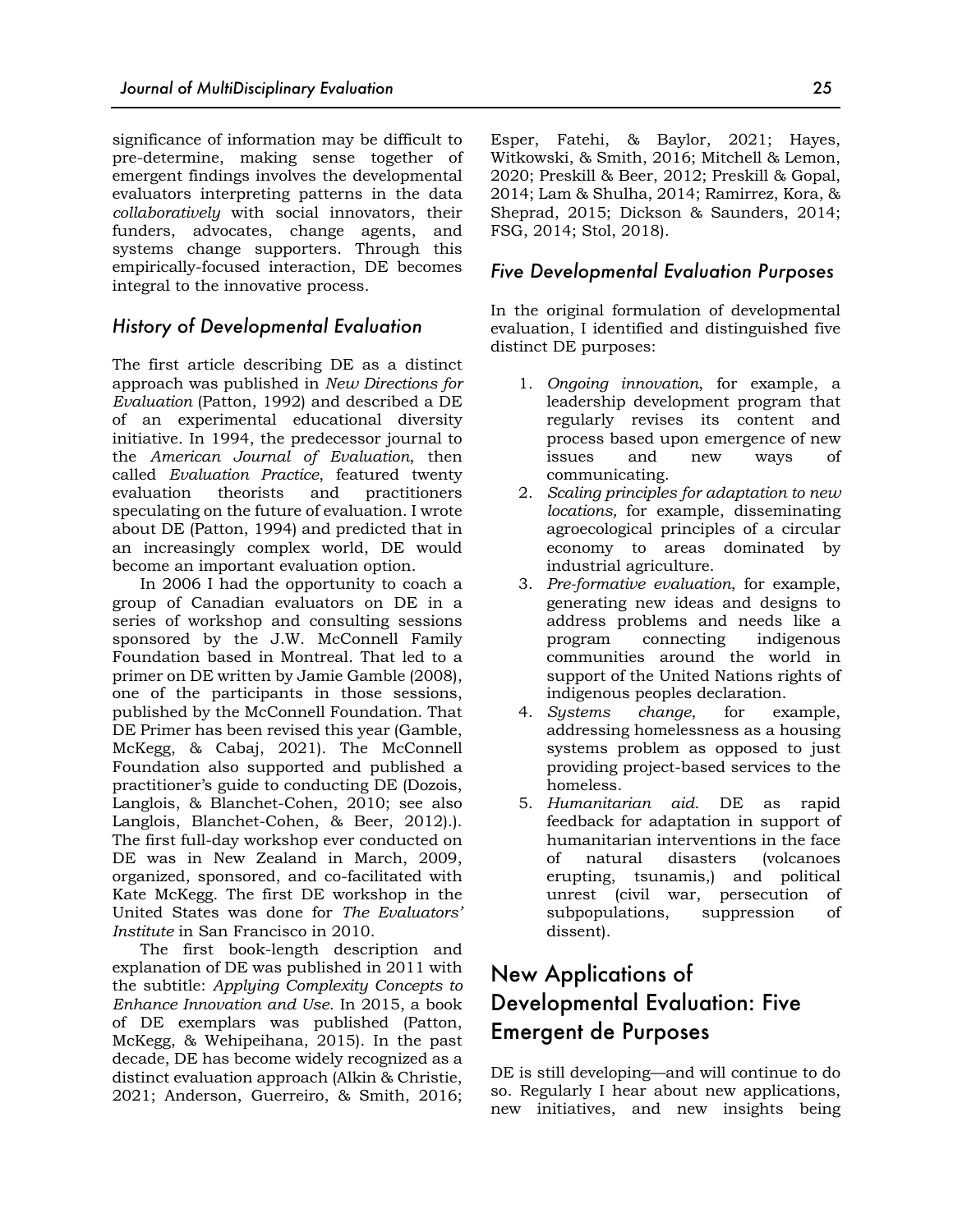generated by developmental evaluators as reflective practitioners. Here are five emergent purposes for DE to add to the original five.

#### *1. The Pivot Purpose: Adaptation to Crisis*

This is the big development in DE. The coronavirus pandemic has led to widespread application of DE to support pivoting and adapting to crisis. The coronavirus pandemic has forced programs to adapt their delivery methods, staff management practices, allocation of resources, and strategic priorities. Programs face cutbacks in staff and reduced resources to deliver programs. The necessity for these substantial and significant changes emerged quickly in March, 2020. Six months later it had become clear that the pandemic was not a temporary, short-lived challenge. It appears increasingly unlikely that there will be a return to "normal," whatever that might mean.

The term capturing program responses to the Covid-19 pandemic is "pivot." For example, universities had begun gradually increasing their online offerings, but the pandemic not only accelerated online teaching, but made it the primary, and in many cases the only, form of delivery. This meant pivoting from in-person teaching to online teaching as the dominant delivery medium in higher education. Elementary and secondary schools throughout the world have had to pivot. Public health outreach programs, prisons, antipoverty, homelessness interventions, and the full range of interventions aimed at helping people have had to be reconceptualized, adapted, and evaluated differently given the effects of the pandemic.

What once was a narrow niche for DE, namely innovation, has become a much wider niche, namely, *adaptation to crisis*. The adaptation can take many forms: reconfiguring target populations, prioritizing services, changing the form of delivery from inperson interaction to what can be handled online, and moving from a practice-based model to a principles-focused model. Developmental evaluations under crisis situations involve the evaluator in helping to develop a response to the crisis. It requires ongoing situation analysis to find out what

information evaluation users need in the face of the crisis, in this case Coivid-19.

Evaluators also have had to pivot. An evaluation designed under the expectation that a program would have stable delivery of its intervention is quite different from one where everything is in play for reconfiguring and adaptation. On March 23, 2020 I wrote a blog on "Evaluation Implications of the Coronavirus Global Health Pandemic Emergency." i It began:

1. Adapt evaluation plans and designs now. *All evaluators must now become developmental evaluators*, capable of adapting to complex dynamics systems, preparing for the unknown, for uncertainties, turbulence, lack of control, nonlinearities, and for emergence of the unexpected. This is the current context around the world in general and this is the world in which evaluation will exist for the foreseeable future.

2. Be proactive. Don't wait and don't think this is going to pass quickly. Connect with those who have commissioned your evaluations, those stakeholders with whom you're working to implement your evaluations, and those to whom you expect to be reporting and start making adjustments and contingency plans (Patton, 2020c).

This basically means that DE has expanded from an innovation niche to a larger, more all-encompassing *adaptation niche*, which includes but is not limited to innovation. An in-depth example will illuminate the significance and nature of this development.

A pivot purpose extended example with DE lessons: The World Food Program. The World Food Program (WFP) has undertaken a DE of WFP's response to COVID-19 and already important lessons are being learned that are likely to be relevant to other organizations. I've had the opportunity to advise on the evaluation, read background documents, and participate in some early evaluation team meetings. The WFP evaluation manager and the external evaluation team leader have been especially reflective and forthcoming about how the evaluation is unfolding. As I listened to the inception discussions and the early data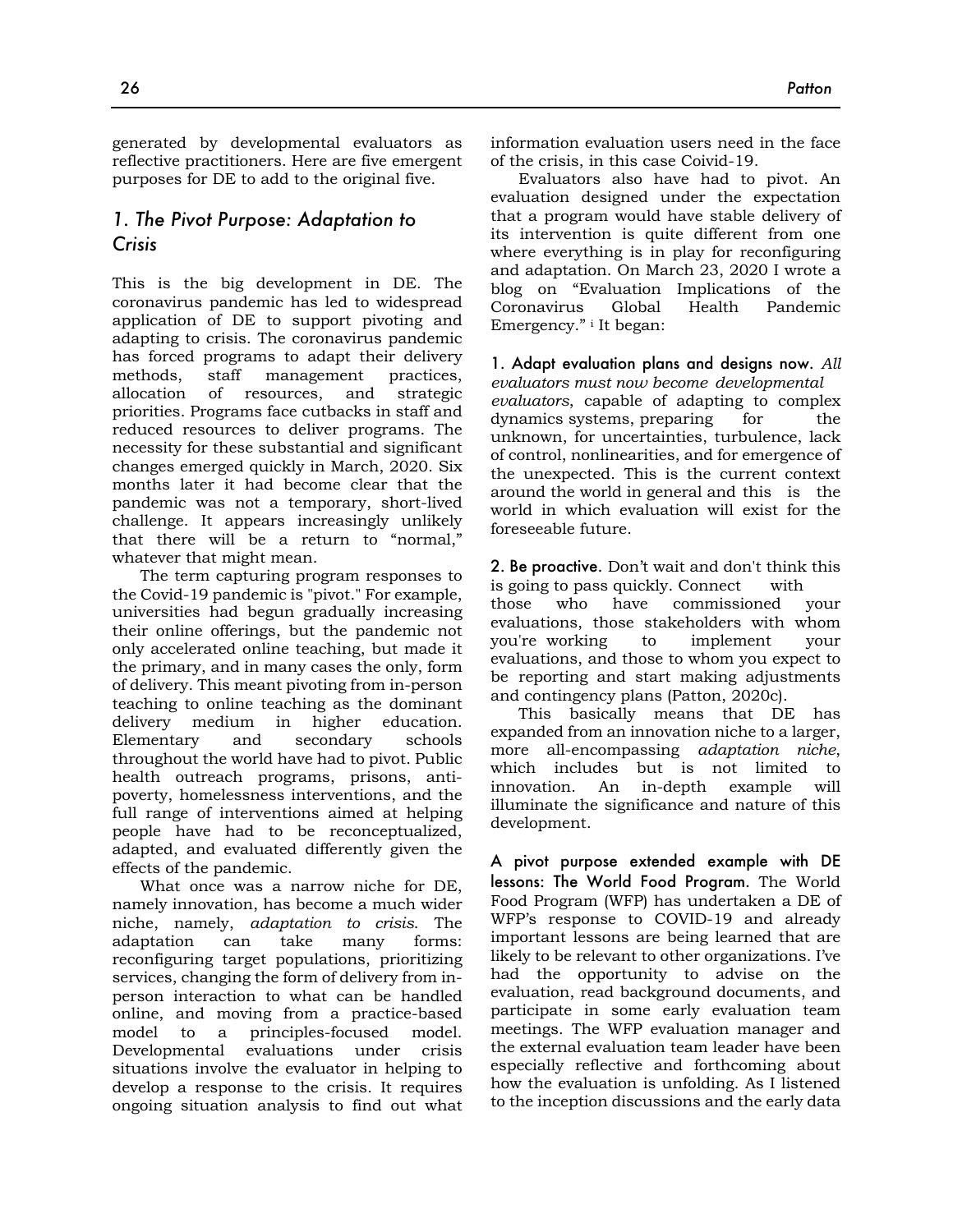collection experiences, it struck me that what they were experiencing and learning would be of value to evaluators worldwide as well as organizations that can benefit from WFP's evaluation approach, even at this early stage of its implementation. They agreed that I could share what was unfolding.

To appreciate the significance and stakes involved in this evaluation of WFP's response to COVID-19, a bit of context is necessary. The UN's WFP is a major actor in the international response to the pandemic. As the world's largest humanitarian organization, it plays a lead role in the UN's \$2 billion Global Humanitarian Response alongside responding to the needs of partners and beneficiaries in the 88 countries it serves. By the end of 2020, WFP had received US\$8.5 billion of confirmed contributions for 2020 against a total requirement of US\$13.73 billion (WFP, 2020).

Globally, at the beginning of 2020, almost 168 million people required humanitarian assistance and protection, a 15 percent increase since the beginning of 2019. Even prior to the COVID-19 pandemic, violent conflict, climate change and other humanmade and natural disasters were increasing the number, scale, and complexity of humanitarian crises. With global humanitarian financing of \$40 billion required for 2020, including responses to COVID-19, the humanitarian funding gap is growing (WFP, 2020). At the same time, expectations by donors and politicians for transparency, accountability, and value for money of humanitarian assistance have been increasingly demanding.

Due to the impact of the pandemic, for the first time in over 20 years, poverty levels are increasing. The World Bank (2020) estimates that, as a result of the pandemic, an additional 88-115 million people will slide into extreme poverty by 2021, with income inequality increasing at the same time.<sup>ii</sup> Already acutely food-insecure people in need of humanitarian assistance—estimated at 149 million by WFP in June 2020—are most vulnerable to the pandemic's consequences, due to their limited coping capacity for both the health and socioeconomic aspects of the pandemic as well as their enhanced exposure to human rights violations and other protection risks. An additional 121 million people are at risk of becoming acutely food-insecure before the end

of the year as jobs are lost, remittance flows slow, and food systems are stressed or disrupted. The potential effects of the pandemic are likely to negatively impact on food security well into 2021 and beyond.

The Nobel Peace Prize 2020 was awarded to World Food Program "for its efforts to combat hunger, for its contribution to bettering conditions for peace in conflictaffected areas and for acting as a driving force in efforts to prevent the use of hunger as a weapon of war and conflict" (Nobel Prize, 2020).

The DE of WFP's response to COVID-19 generated 12 insights and lessons.

DE Pivot Insights and Lessons: *Lesson 1.* The time for DE is now, not when the pandemic is over. Past WFP reviews (Lessons Learned exercises) and evaluations of humanitarian responses have pointed to the loss of information and knowledge that is disseminated in the early stages of a crisis response, but not adequately captured and stored for future use. This includes qualitative data and tacit knowledge used to inform decision-making. This brings to mind a learning exercise some years ago at the International Development Research Centre (IDRC) headquartered in Ottawa in which the evaluation unit conducted a study of when, in a five-year program, the most important learning occurred. The results showed that, overwhelmingly, the greatest amount of significant learning occurred during the first nine months of a new 5-year initiative, well before the first formal midterm reporting on progress halfway through the program. The IDRC key informant interviews substantiated that a great deal of that early learning was never captured.

*Lesson 2.* Synthesis evaluation is crucial to make sense of and capture important lessons of diverse efforts and reviews. A number of internal learning and review exercises regarding the COVID-19 response were underway within the many units and programs of WFP. The external and independent COVID-19 DE presented an opportunity to bring forward, synthesize, spotlight, make explicit, and make available cross-cutting lessons and insights.

*Lesson 3.* Complex systems understandings and thinking are critical. A DE of responses in a turbulent, uncertain,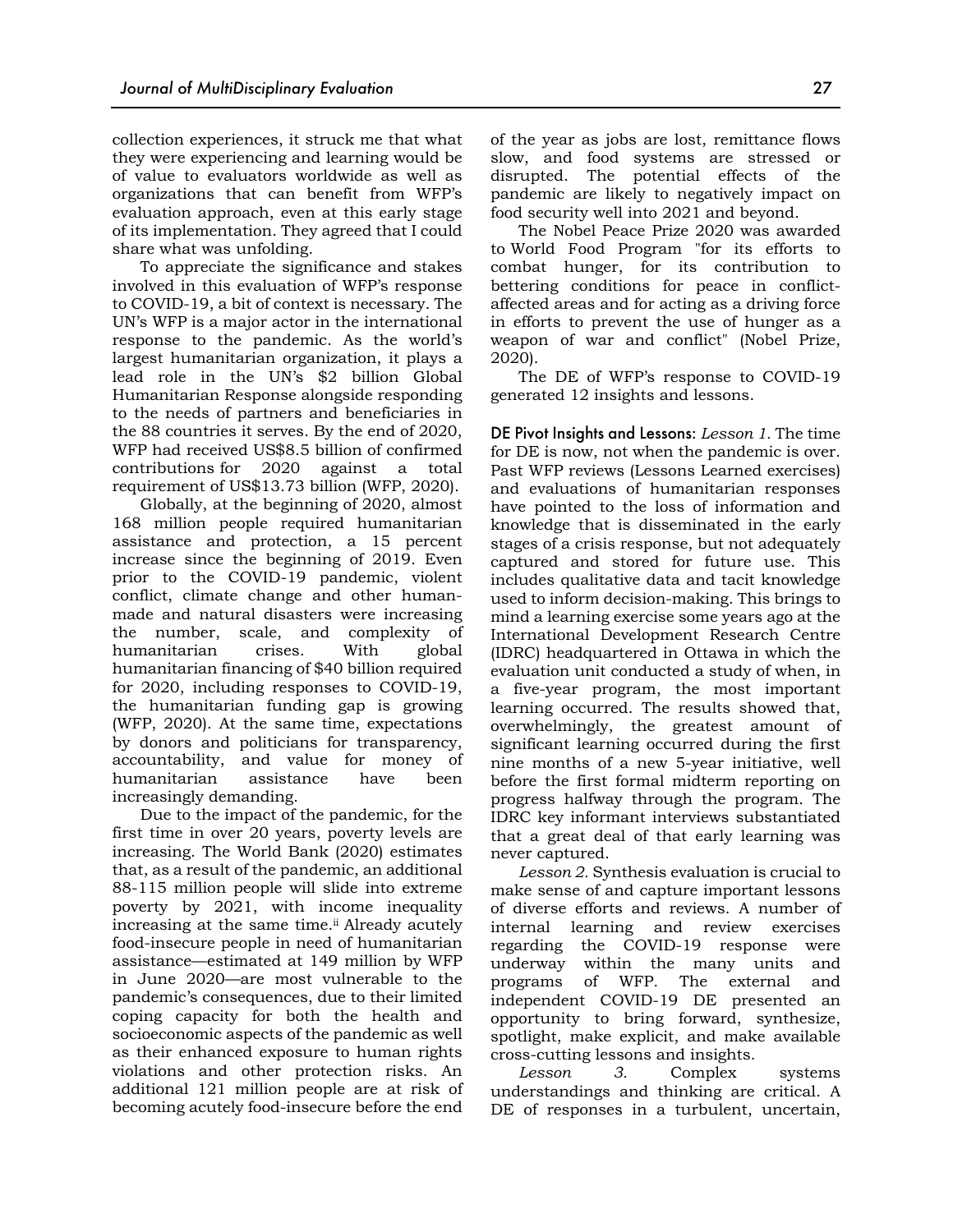rapidly changing, and increasingly dangerous worldwide crisis requires a complex dynamic systems perspective to frame the evaluation. Knowledge gaps are emerging as WFP is called upon to deliver against more and more complex responses across the range of COVID19 affected contexts. The DE, therefore, has provided an opportunity to bring together learning across the corporate environment, from both programmatic and systems perspectives, and from the global to the country level, to identify major strategic achievements, challenges, and concerns.

*Lesson 4.* Evaluating adaptive capacity is a DE central focus. A framing question is: How have WFP capacities, systems, structures and procedures been able to adapt and respond to the demands posed by the COVID-19 pandemic? Adaptation has become the clarion call of response to the pandemic. Adaptive management. Strategic adaptation. Organization and programmatic adaptation. Budgetary and financial adaptation. Workforce and personnel adaptations. Work and life adaptations. Because the return to some kind of pre-COVID "normal" appears highly unlikely, and with the climate emergency looming large over the pandemic and well into the future, understanding, building, and evaluating adaptive capacity will be a core challenge for the foreseeable future.

*Lesson 5.* DE is well-matched to the evaluation challenges. In languages where the term "developmental" proves difficult to translate, I substitute Adaptive Evaluation. Approaches to evaluation have proliferated in the last 20 years. The key is selecting the approach that fits the evaluation situation and circumstances. The evaluation design has adopted elements of a DE paradigm for the following reasons: (a) The distinguishing characteristic of DE is 'contributing to something that is being developed'. WFP's COVID-19 has required major corporate adaptations which are not likely to come to a close in the near future; the scoping phase for this evaluation found consensus among informants that changes implemented may lead to longstanding shifts in how WFP both continues to respond to the medium and longer term impacts of the crisis but also to its wider business model. The presumption within DE of a high degree of flexibility and adaptation, and a focus on emergence, is

therefore appropriate. (b) The COVID-19 response in WFP functions in a systemic manner, taking place across corporate structures, systems and operations. As discussed in point 3 above, this makes systems thinking and complexity theory—both central to the DE paradigm—highly relevant, particularly as WFP corporately undergoes transformation. As I noted in my March 2020 blog on the evaluation implications of the coronavirus pandemic, we are all developmental evaluators now. But DE has had a hard time breaking through in large bureaucratic organizations that tend to have rigid, standardized, mandated, and top-down evaluation protocols and processes. WFP is therefore on the leading edge of experimenting with adapting DE to evaluate adaptive programmatic and strategic responses to COVID-19. In the previous point, I suggested that the future will demand more attention to adaptive capacity and what is learned from WFP's DE experience will inform how to embed DE into large, complex global organizations.

*Lesson 6*. Focus on evaluation use undergirds DE. DE is situated within the wider context of utilization-focused evaluation. Evaluating WFP's responses to COVID-19 began with a focus on what the organization needed rather than being guided by standard evaluation formats in WFP or, indeed, a predilection toward any particular type of evaluation. Ongoing learning for management was voiced in consultations as a critical WFP organizational need going forward. DE emerged as the approach that best fit the situation and needs of the organization. One important consideration was that a DE which is explicitly geared to providing useful evaluative input to support corporate learning, as WFP's COVID-19 response evolves, can add value at multiple levels across the organization. Both the WFP's internal Office of Evaluation and the external evaluation team are well-versed in what the evaluation use literature generally and utilization-focused evaluation particularly have learned about making evaluations useful. This includes (a) a high level of engagement with management and staff (HQ, Regional Bureaus, and Country Offices as appropriate), throughout data collection, and ensuring regular feedback loops to promote ongoing learning; (b) adopting an approach of openness,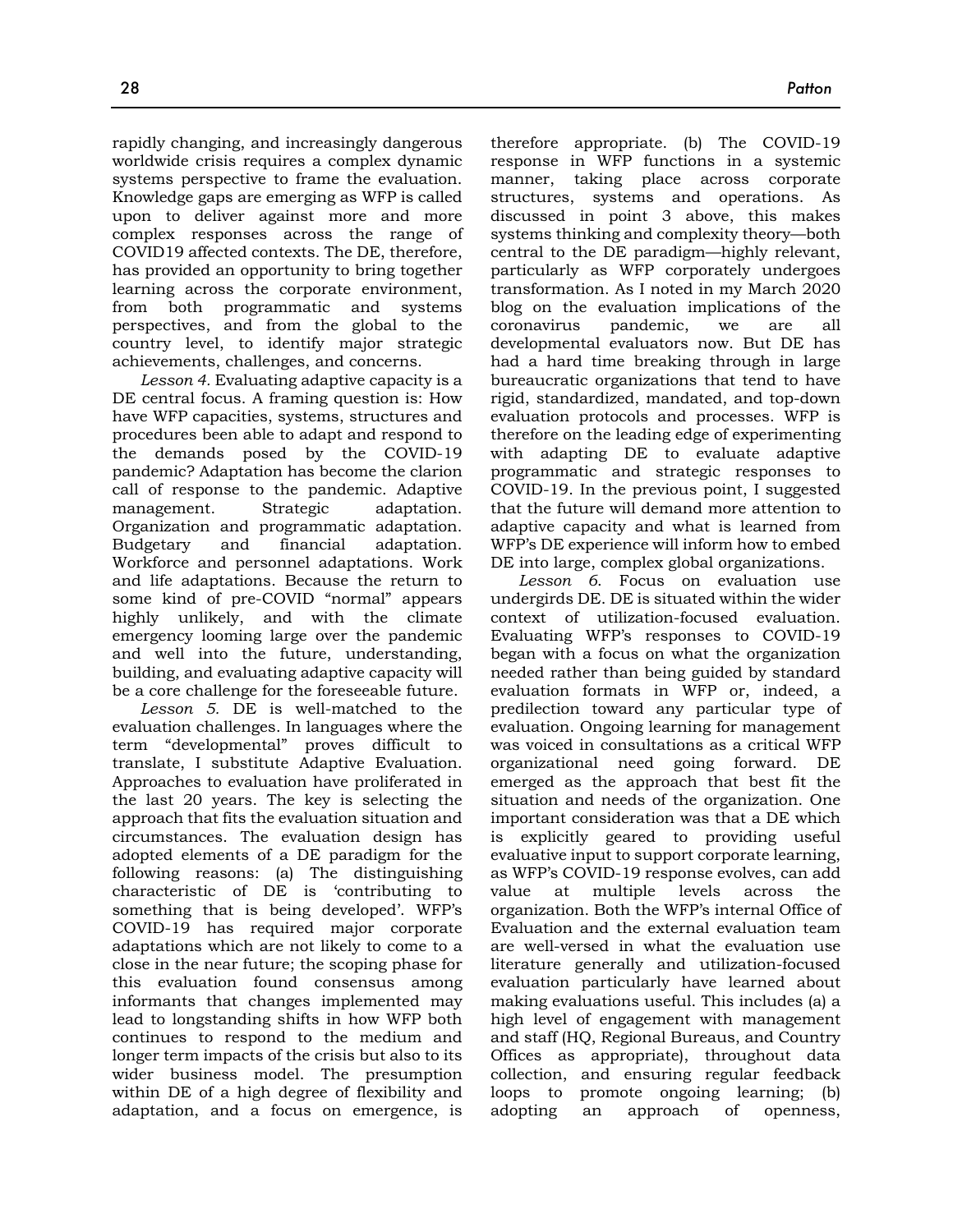receptiveness and flexibility, and willingness to adapt the evaluation process where needed; (c) building a high level of ownership and decision-making, with findings, conclusions and implications for next steps presented by the evaluation team and collectively discussed in feedback events with learning groups throughout the evaluation; (d) a collegiate approach between the evaluation team, involving regular discussions and open communications, to harness collective expertise and experience of both evaluation commissioners and the evaluation team; and (e) attention to process management collaboratively between the WFP's Office of Evaluation and the external evaluation team.

*Lesson 7.* A collaborative design process established collaborative norms for working together throughout the DE. The process of designing the evaluation was highly interactive and collaborative, bringing together stakeholders across WFP, the independent Office of Evaluation, and the external evaluation team leader. The collaboration deepened as the nature and design of the DE evolved through several items—Concept Note, Approach Paper, Terms of Reference—all of which made steps forward in thinking about, understanding, and clarifying DE and its relevance for the task at hand. Once established in the design phase, the trust and mutual respect carried forward to undergird the implementation of the DE on a collaborative manner.

*Lesson 8.* Evaluation leadership is essential for evaluation innovation and adaptation. A substantial literature exists about the importance of effective, visionary, and risk-taking leadership for organizational success over time. In contrast, directors of evaluation offices are typically thought of as managers rather than leaders, at least that's been my experience. Yes, evaluation offices and evaluations have to be well-managed. But leading-edge evaluation approaches, like DE, require visionary and committed evaluation leadership. That leadership begins with the decision to adapt and innovate in trying out DE. Then, ongoing leadership is needed to explain, advocate for, and work through barriers that can emerge in the face of resistance and skepticism. As former American Evaluation Association president Kathryn Newcomer says in her Foreword:

We all recognize that cultures are shaped by leadership. Leaders who embrace and reward learning, and walk the talk through visible allocation of their time and attention, and of their agencies' resources are needed to empower leaders throughout their organizations to learn. Leadership both political and career—presents the essential ingredient needed to enable evaluation to support and improve the work of public bureaucracies. (Newcomer, 2021, p. 5)

Evaluation leadership requires more than methodological knowledge and management excellence; it also requires astute political judgment to navigate organizational mazes; a commitment to and knowledge about how to build on existing evidence to further organizational buy-in and learning; interpersonal skills to establish and nurture the relationships critical to utilization-focused DE; and the courage to stay the course when doubts and challenges arise as they inevitably do. For all these reasons and more, a critical factor in the success of DE is leadership. Evaluation leadership is essential to finding the appropriate balance between diverse evaluation needs and approaches in an organization, including, especially, what often emerges as a seeming tension between learning and accountability.

*Lesson 9.* Balance learning and accountability purposes. Evaluators regularly confront tensions between learning and accountability. Accountability mandates and criteria can produce aversion to risk taking and give rise to fear of failure. Learning requires openness, trust, and honest interactions. It therefore becomes important when both learning and accountability are to be served by an evaluation to distinguish what is required to support each. To support learning consistent with DE, consultative groups within WFP have been created to engage findings and promote crossinstitutional learning. Consultative groups comprise a cross-section of technical staff and management from headquarters, regional, and country offices, to ensure that findings and the dialogue emerging from them permeate across WFP.

To address accountability, the DE has given attention to assessing adherence to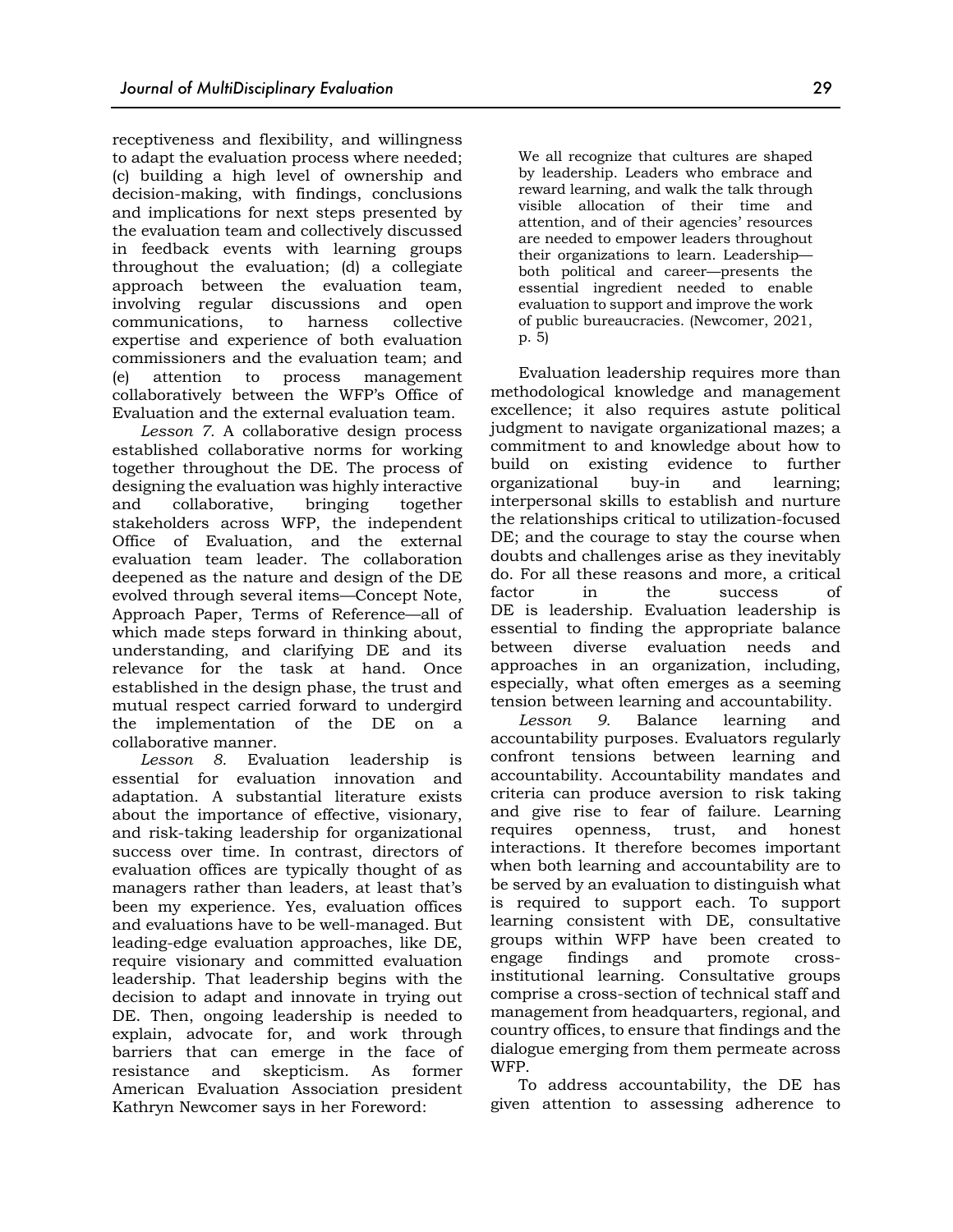humanitarian principles, protection issues and access, accountability for affected populations in relation to WFP's activities, as appropriate, and on the differential effects of the response on men, women, girls, boys with and without disabilities, and other relevant socio-economic groups. Among the most significant aspects, the DE has focused on assessing if and how programmatic adjustments contributed to beneficiaries' safety, dignity and integrity. Accountability includes whether WFP adequately managed to overcome/mitigate humanitarian access issues that have been either introduced or exacerbated by the pandemic to reach beneficiaries. The tone and tenor of DE is to support accountability for learning while learning how to address accountability concerns in ways that produce useful findings rather than just compliance (or noncompliance) judgments.

*Lesson 10.* Be prepared to address anxiety, resistance, skepticism, and "evaluation fatigue." DE, like all evaluation, can produce anxiety, resistance, and skepticism. Given the pandemic crisis and accompanying stresses, it was expected that some, perhaps many, would be dubious about adding evaluation inquiries onto already overburdened staff. WFP engages in a lot of ongoing evaluation and to initiate yet another evaluation evoked concerns about being tired of evaluation: "evaluation fatigue." Access to documents and staff can be resisted, delayed, and even denied. WFP's Office of Evaluation and external evaluation team leader worked together to overcome barriers and communicate the rationale for and potential benefits of conducting the evaluation in the midst of the pandemic response. Getting buy-in is important. Top-down mandates to comply with the evaluation can undermine evaluation credibility and utility. Taking the time to negotiate cooperation and access pays off in better data and greater utilization.

*Lesson 11.* Frontline staff proved open to sharing and reflecting on their experiences. Once access to the field was gained, the evaluators found frontline staff eager to have their stories heard. Interviews in the first phase evaluation that were scheduled for 45 minutes would often last more than an hour, even an hour-and-a-half. Of course, this requires skilled interviewing and an adaptive approach to interviewing that follows the lead

of interviewees about what's on their mind and what they want to share. DE requires developmental, adaptive, flexible, agile, and emergent interview protocols and interviewers.

*Lesson 12.* Interviews in the midst of stress can be therapeutic, but great sensitivity and empathy are needed to avoid potentially deepening stress and trauma. Many frontline staff work under highly stressful conditions in conflict-laden contexts. Travel bans, quarantines, mandated sheltering in place, and restricted social interactions have meant for many long separations from families, friends, and support networks. These are stressful jobs to begin with, so adding pandemic restrictions only deepened the stress. The evaluation interviewers have had to build their capacity to conduct traumainformed interviews in ways that can release stress and offer some comfort for interviewees in being heard and understood, and have their stories valued. The human story behind Covid 19 in the lives and work of frontline staff has come through as really important.

These are early, still emergent lessons. But that is the nature of learning in complex dynamic systems where real-time understandings and insights can make an immediate difference. Just as now is the time to engage in DE of responses to the pandemic, now is also the time to be reflecting on and learning from those evaluations.

#### 2. Supporting Systems Transformation

The second new and emergent purpose of DE is to support major systems transformations. The original framing of the systems evaluation purpose in DE was to support systems change as opposed to judging the effectiveness of projects and programs. What has emerged in the context of the global climate and pandemic emergencies is a distinction between systems change and systems *transformation*. Systems change tends to involve implementing projects to make targeted systems more equitable or sustainable, *incrementally.* An affirmative action program might engage in institutional systems change, or a developing a recycling program would involve enhancing and organizations contribution to sustainability.

In contrast, transformation involves major and dramatic development of a significantly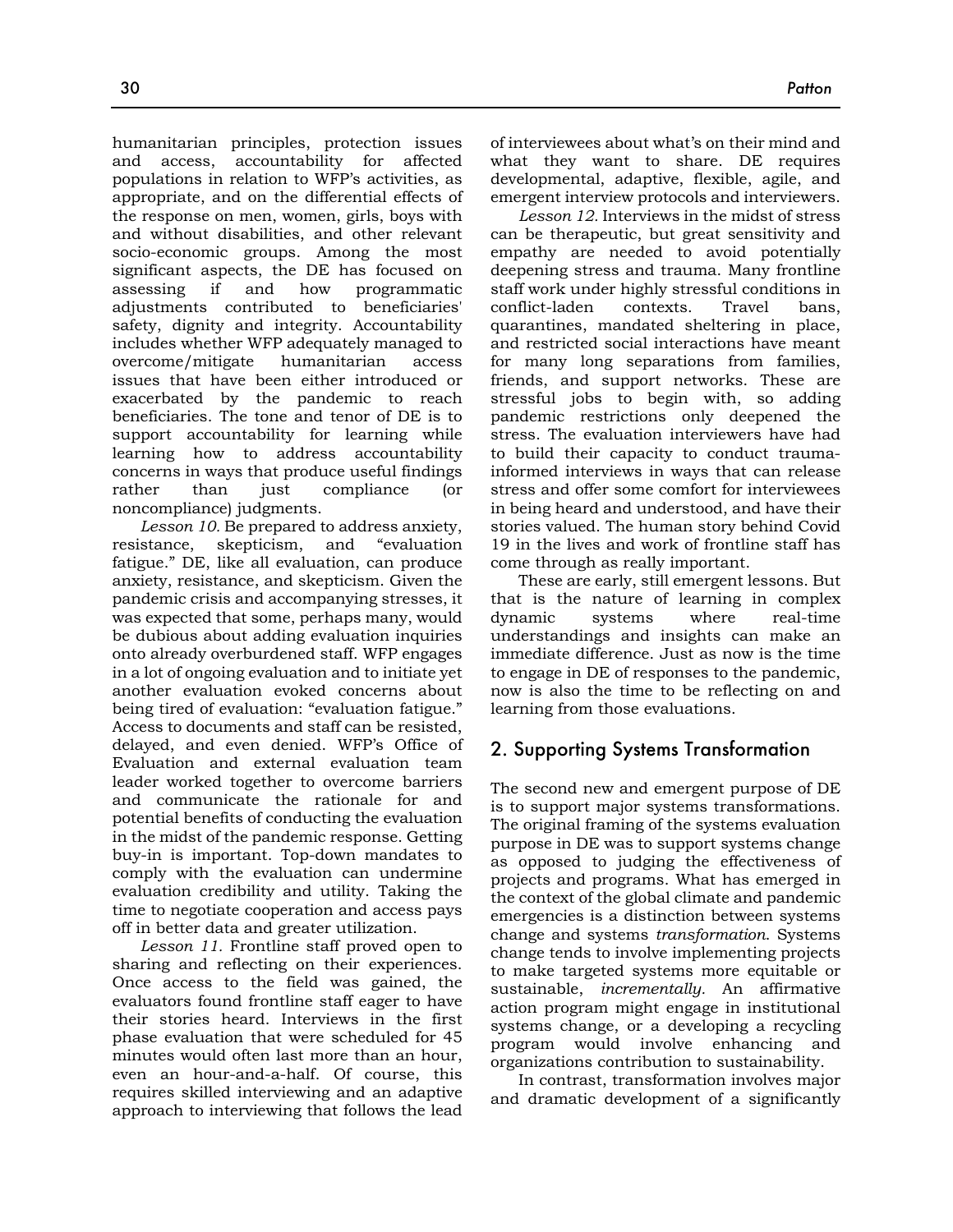different system than the one operating at baseline. Attacking systemic racism, or structural racism, evokes transformation in power relationships and redistribution of societal resources beyond incrementally changing regulations and policies, or better implementing appropriate policies and regulations. Incrementally improving a system to better serve those in need involves testing a theory of change. Fundamentally altering and reforming a system requires a theory of transformation. Thus, the scale, depth, and breath of change is greater with transformation them with improvementoriented systems change (Patton, 2021, chapter 14).

DE can and does serve both these purposes, but the purposes are different enough that it is worth making the distinction. The climate emergency has led to calls for transformation as have the social justice uprising since the murder of George Floyd in June 2020. The failure of the United States to cope effectively with the coronavirus pandemic has led to calls for transforming the public health system, not just improving it. Developmental evaluators need to know whether they are in the incremental change or transformation arena, which also may mean that they help facilitate this distinction among those involved in bringing about change. Evaluating transformation means transforming evaluation *developmentally* (Patton, 2021).

#### *3. Developing Networks, Alliances, and Collaborations*

Efforts at systems change and transformation increasingly involve multiple actors across different organizations and programs, forming networks, alliances, and collaborations aimed at collective impact. The processes of forming, nurturing, developing, energizing, engaging, sustaining, and adapting networks of people is a distinct and increasingly critical DE purpose. The Global alliance for the Future of Food is such a network, an alliance of some 30 philanthropic foundations working to transform food and agriculture systems based on sustainability principles. An effective, and sustainable network or alliance must do three things: (1) provide value to participating members, (2) add value as a group acting together rather than beyond what they could accomplish individually, and (3) expand their influence through their multiple, distinct, individual, and collective networks outside the network being developmentally evaluated.

DE informs the action and alignment of these three arenas of action. They are mutually reinforcing such that misalignment among them can undermine the effectiveness and sustainability of the network or alliance itself. The DE, then, gathers data about how members are experiencing the network, what the aggregate efforts of the network are yielding, and the ripple effects of the network beyond members. More generically, then, DE, can have a distinct purpose of supporting the development of collective action as a distinct approach to systems interventions.

#### *4. Developmental Evaluation Support for Capacity Building*

A fourth new direction that has emerged for DE in the last decade is building organizational and program capacity to engage in evaluation. This often involves supporting organizational leadership in efforts to embed evaluation in the work of the organization as a way of doing business. This is where DE meets OD (organizational development) with OD highlighting the importance of ongoing organizational development and DE highlighting the importance of basing that ongoing organizational development on evaluative thinking, processes, and use.

### *5. Developmental Evaluation for Research and Evaluation*

DE as originally conceptualized focused on enhancing innovation and use. The focus, as has been traditional, was on supporting the development of interventions and initiatives aimed at innovation and systems change. However, in addition to those roles, and the ones already described above, the last decade has seen the emergence of a DE function in support of the development of research and evaluation. Rey, Tremblay, and Brousselle (2014) applied DE to development of research projects. Research designs and measures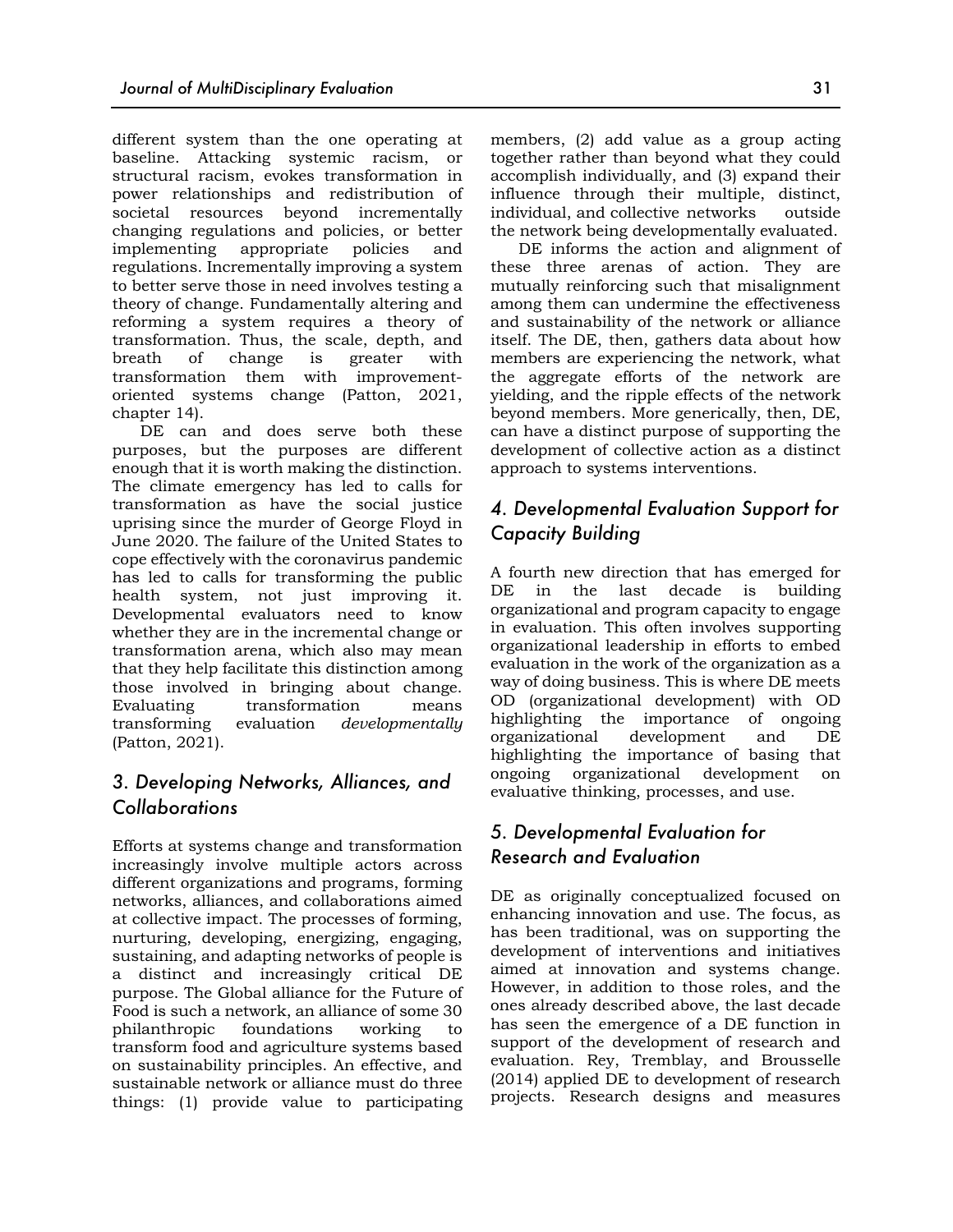often need to be adapted once data collection and fieldwork begin and DE can guide research adaptations. A leading-edge example is developmental trajectories for blockchain research (Tseng, Gil, & Lu, 2021) that identifies four stages in the development of subfields of blockchain research, each stage representing both innovation in the face of what is emerging and adaptation to what has emerged in prior stages that open up new pathways and trajectories.

DE has also supported development of evaluation. DE as a manifestation of utilization-focused evaluation has given rise to *Evaluation Science* (Patton, 2017), *Principles-Focused Evaluation* (Patton, 2018), and *Blue Marble Evaluation* (Patton, 2020a). As new approaches to evaluation emerge, as evaluation itself arises to meet those challenges, evaluation is being transformed to better evaluate transformation. New evaluation criteria for evaluating transformation have been developed (Patton, 2020d). This is a developmental process where evaluation theory and practice develop and adapt. DE can guide and assess those evaluation developments.

A prime example of DE for evaluation is the development of a *Guide for Remote DE* by USAID (2021). That Guide opens as follows:

Developmental evaluation's (DE) focus on adaptation and flexibility makes it wellsuited for complex environments, innovative programs, and untested approaches. Since 2010, DE has gained popularity due to its learning-focused approach, and its use continues to increase worldwide. Traditional DE relies on the evaluator(s) being embedded physically with program teams, using that presence to build trust, communication, access to information, and opportunities to support learning and adaptation within the program. As such, remote DEs were considered exceptionally challenging. Yet, the COVID-19 pandemic has forced an unprecedented global shift to remote work, pushing DE implementers to do what they do best—adapt and innovate—to face the challenges of continuing remotely. (USAID, 2021, p. 1)

Summary and Conclusion

DE continues to develop. This article has identified five emergent purposes for evaluation to add to the original five:

- 1. The purpose pivot: adapting to crisis (not just innovation)
- 2. Supporting systems transformation (beyond incremental systems change)
- 3. Developing networks, alliances, and collaborations (beyond projects)
- 4. DE support for capacity building
- 5. DE to guide research and evaluation

What these emergent purposes have in common is adaptation as much as and often more than innovation. DE has expanded from an innovation niche to a larger, more allencompassing *adaptation niche*, which includes but is not limited to innovation. DE originally focused on support for social innovation influenced by social movement analyses in *Getting to Maybe: How the World Is Changed* (Westley, Zimmerman, & Patton, 2006). Over time, applications of DE have increasingly served reactive adaptation to turbulent conditions as much as proactive social innovation. The pandemic brought the reactive adaptation function and purpose of DE into high relief, indeed, into the spotlight.

While this article adds five new purposes to the original five (Patton, 2011), the larger conclusion is that categorizing types of DE purposes and applications may no longer be useful. Originally, identifying discrete types and purposes was meant to help guide evaluators and social innovators in considering possible applications. The five original types became both a menu and a teaching tool. Identifying new and emergent applications reflected the increased uses of DE. Those applications and uses are now increasing in so many ways and directions that further classification may be more constraining than generative. Imagine trying to delineate a definitive typology of the types of program improvements one might make (formative evaluations) or major judgments one might render (summative evaluations). DE is its own purpose and niche. Enough said. That may well be sufficient without trying to identify specific sub-niches. That's what I take away from this endeavor. Let a thousand DE flowers bloom. Henceforth I'll enjoy the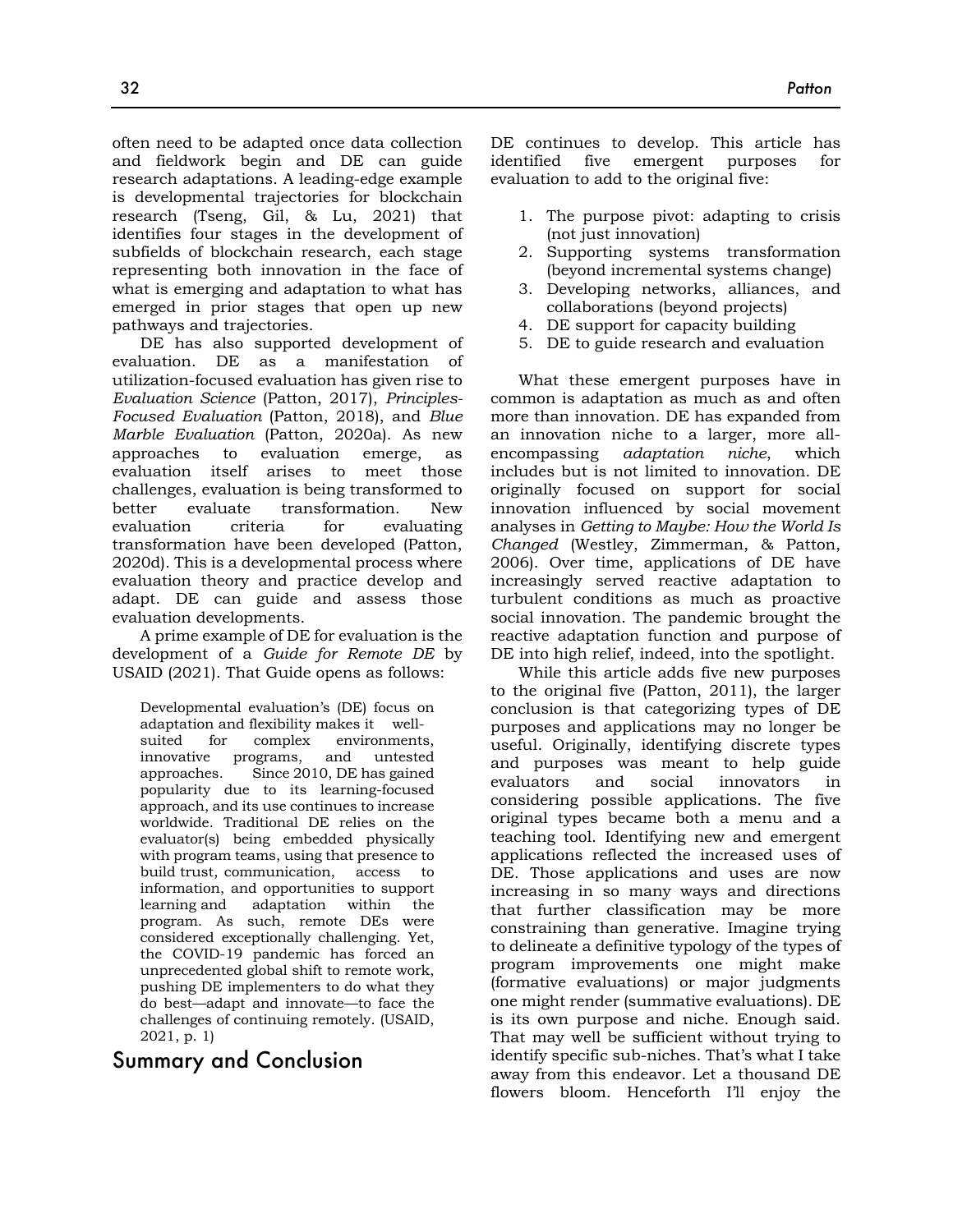beautiful and diverse DE garden without classifying and counting the distinct varieties.

#### References

- Alkin, M. C. & Christie, C. A. (2021). *Evaluation roots,* 3rd. ed. Sage.
- Anderson, R., Guerreiro, M., & Smith, J. (2016) Are all biases bad? Collaborative grounded theory in developmental evaluation of education policy. *Journal of MultiDisciplinary Evaluation* 12(27). https://journals.sfu.ca/jmde/index.php/ jmde\_1/article/view/449
- Dickson, R. & Saunders, M. (2014) Developmental evaluation: Lessons for evaluative practice from the SEARCH program. *Evaluation*, 20(2) 176–194.
- Dozois, E., Langlois, M., & Blanchet-Cohen, N. (2010). *DE 201: A practitioner's guide to developmental evaluation.* http://www.mcconnellfoundation.ca/en/ resources/publication/de-201-apractitioner-s-guide-to-developmentalevaluation
- Esper, H. L., Fatehi, Y. K., & Baylor, R. (2021). Developmental evaluation in theory versus practice: lessons from three developmental evaluation pilots. *Journal of MultiDisciplinary Evaluation* 17(40), 16-33. https://journals.sfu.ca/jmde/index.php /jmde\_1/index
- FSG (2014). Next Generation Evaluation: Embracing Complexity, Connectivity, and Change.
	- *Stanford Social Innovation Review*. http://www.ssireview.org/nextgenevaluat ion
- Gamble, J. A. A. (2008). *A developmental evaluation primer*. McConnell Foundation. https://mcconnellfoundation.ca/wpcontent/uploads/2017/07/A-
- Developmental-Evaluation-Primer-EN.pdf
- Gamble, J. A. A., McKegg, K. & Cabaj, M. (2021). *A developmental evaluation primer*, 2nd ed. McConnell Foundation.
- Hayes, H. Witkowski, S. & Smith, L. (2016). Failing forward quickly as a developmental evaluator: lessons from year one of the livewell kershaw journey*. Journal of MultiDisciplinary Evaluation* 12(27), 112- 118.
- Lam, C. Y. & Shulha, L. M. (2014) Insights on using developmental evaluation for innovating: A case study on the cocreation of an innovative program. *American Journal of Evaluation.*  http://aje.sagepub.com/content/early/2 014/08/08/1098214014542100
- Langlois, M., Blanchet-Cohen, N., & Beer, T. (2012). The art of the nudge: Five practices for developmental evaluators. *Canadian Journal of Program Evaluation, 27*(2), 39- 59.
- Mitchell, A. S. & Lemon, M. (2020). Learning how to learn in sustainability transitions projects: the potential contribution of developmental evaluation. *Journal of MultiDisciplinary Evaluation* 16(34). https://journals.sfu.ca/jmde/index.php /jmde\_1/article/view/531
- Newcomer, K. E. (2021) Foreword, In B. Perrin & T. Tyrrell (Eds.) *Changing bureaucracies: Adapting to uncertainty, and how evaluation can help.* Routledge.
- Nobel Prize (2020). World Food Program Nobel Prize.

https://www.nobelprize.org/prizes/peac e/2020/press-release/

- Patton, M. Q. (2008) *Utilization-focused evaluation*, 3rd ed. Thousand Oaks, CA: Sage.
- Patton, M. Q. (2011). *Developmental evaluation: Applying complexity concepts to enhance innovation and use.* New York, NY: Guilford Press.
- Patton, M. Q. (2012). *Essentials of utilizationfocused evaluation.* Thousand Oaks, CA: Sage.
- Patton, M. Q. (2015)*. Qualitative research and evaluation methods* (4th. ed.). Thousand Oaks, CA: Sage.
- Patton, M. Q. (2018a) Evaluation science, *American Journal of Evaluation*, 2018, 39(2):183-200. https://journals.sagepub.com/doi/10.11 77/1098214018763121
- Patton, M. Q. (2018b) *Principles-focused evaluation: The GUIDE*. Guilford.
- Patton, M. Q. (2020a) *Blue marble evaluation.* Guilford. https://journals.sagepub.com/eprint/ZN KSCTCAMXUDBGJMRPAM/full